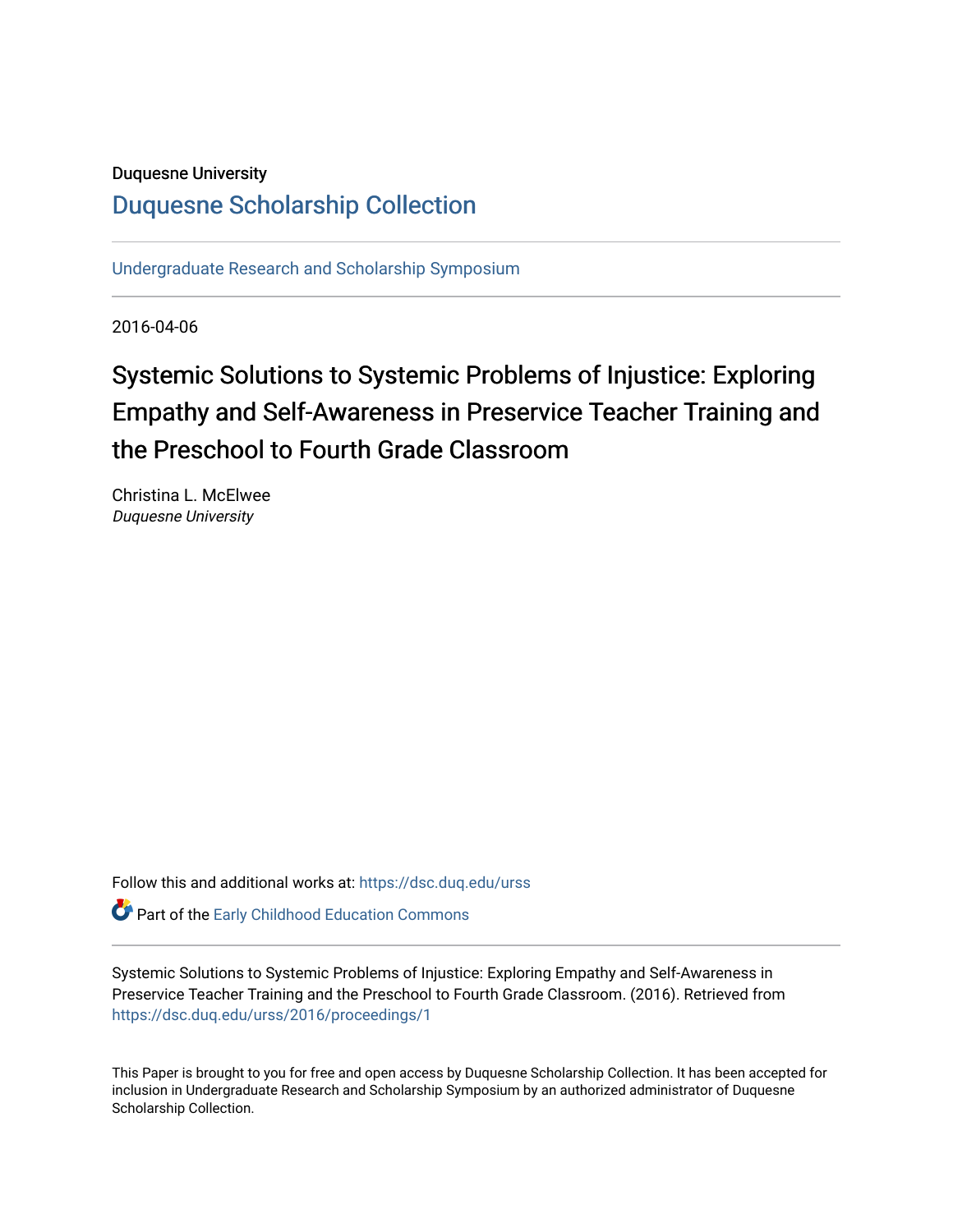Systemic Solutions to Systemic Problems of Injustice: Exploring Empathy and Self-Awareness in Preservice Teacher Training and the Preschool to Fourth Grade Classroom

#### Christina L. McElwee

Social justice issues are systemic problems of inequity that must be dealt with in a systemic way if they are to be resolved. It is my belief that resolution will come through the development of young children, ages preschool to fourth grade, via trained preservice teachers, equipped to teach about empathy and inequity while celebrating diversity.

The demographics of preservice teachers, which is anyone in training to become a teacher, and young children, more specifically children ages preschool to fourth grade, were chosen because these populations are the most easily reached and have the biggest influence on the future. Soon, young children will be adults, and preservice teachers will be in classrooms. Both elementary age children and preservice teachers hold great promise for the future and are a worthwhile investment because they are in a time of transition; child to adult, in training to in charge. Consider how much money has been set aside recently to increase funding of preschool programs, and the returns seen on that investment. In 2009, the federal stimulus package, titled the American Recovery and Reinvestment Act, invested \$2.1 billion for Head Start and Early Head Start programs. Studies have shown returns on this investment in quality preschool programs ranging from 2:1 as high as 17:1. These early childhood programs help provide families with financial relief, create jobs, and better ready children for kindergarten and eventually adult life. It is clear that investing in our children from an early age is worthwhile and beneficial not only for the children, but for their parents and society as a whole (Watson & Pew Center, 2010, p. 5-6). Similarly, putting social justice curriculum in place for the demographics of preservice teachers and young children would be a good return on investment, as it too would be beneficial and have long reaching returns for society as a whole; this will be elaborated on towards the end of this paper.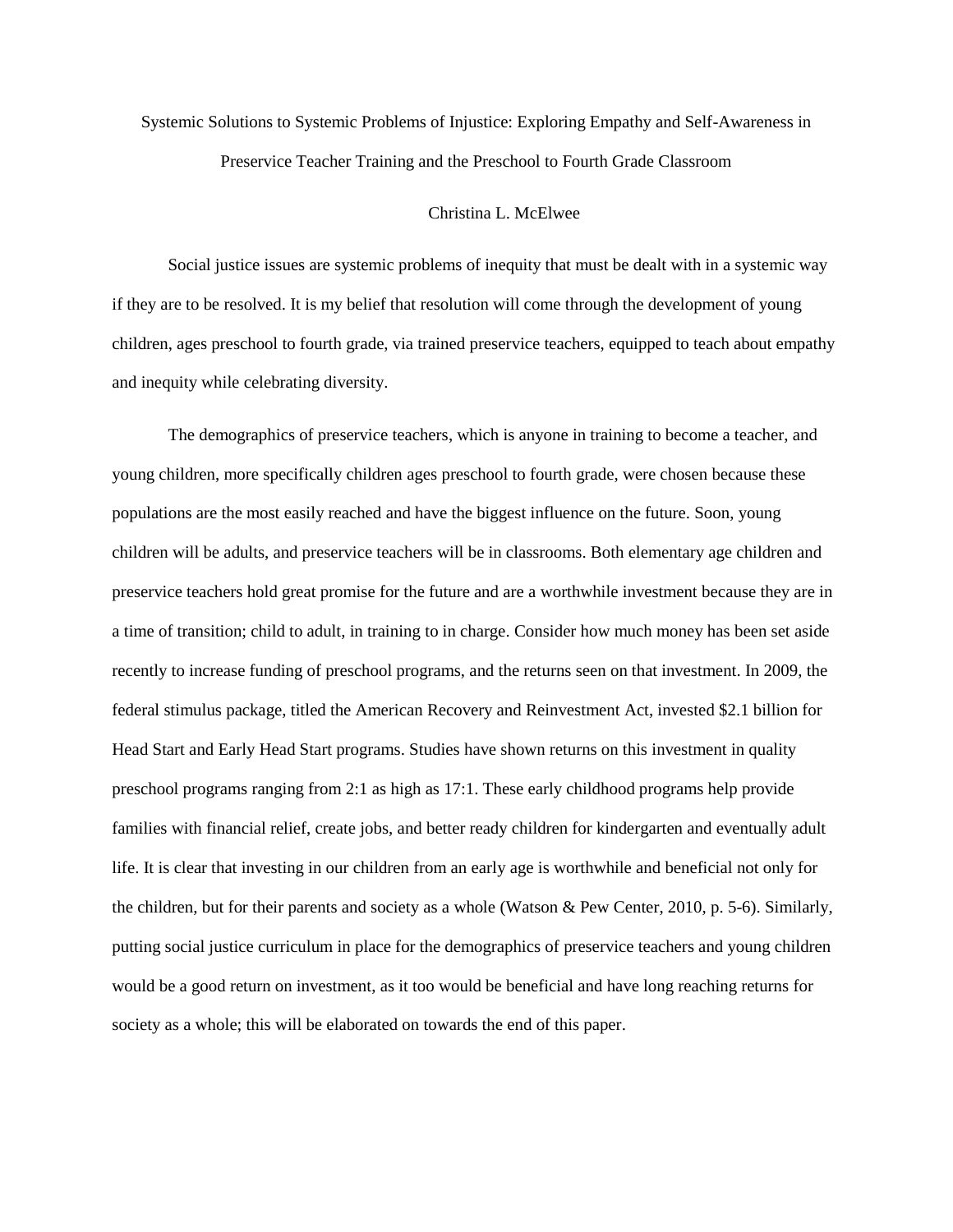One may ask why teachers already established in the field were not targeted. Examination was instead focused on preservice teachers because of the possibility of resistance from teachers already in the field. The idea of social justice curriculum could be brought into the school by an advocate, and endorsed by the principal. While the principal may be enthusiastic about the program and ask the teachers he or she employs to implement the social justice curriculum, teachers may resist, thinking they already do enough regarding social justice, or that this program is simply another thing to add to their already full lesson plan schedules. For this reason, already established teachers were not targeted.

Through the inspection of social justice curriculum implementation with the preservice teachers and preschool to fourth grade classrooms, it is discovered that there is a process to guide students through a social justice curriculum. Interestingly, despite the vast difference in age, the approach is very much the same for both groups. The essential sections of this process involve students first examining their own worldview, then celebrating the diversity found within their own classrooms, followed by learning about social justice issues and how they can make a difference. This paper will focus on the implementation of social justice curriculum within preschool to fourth grade classrooms, and the resources available to do so. Although the focus of this paper is on the younger age group, there are some resources for preservice teachers as well. These resources can either be used by instructors of preservice teachers to help guide them through social justice curriculum, or they may be used by preservice teachers to adapt lessons for their own young students. Such resources include: *Creative Resources for the Anti-bias Classroom* written by Nadia Saderman Hall, *Rethinking Early Childhood Education* edited by Ann Pelo, and *Roots & Wings: Affirming Culture in Early Childhood Programs* written by Stacey York. It is worth noting at this time that while there are some resources for teachers to use and students to interact with, there is overall a lack of resources to implement a social justice curriculum, particularly with young children. Hopefully more will be written, and there will be numerous lesson plans and various instructional materials to choose from, rather than having to create every lesson for social justice curriculum from scratch.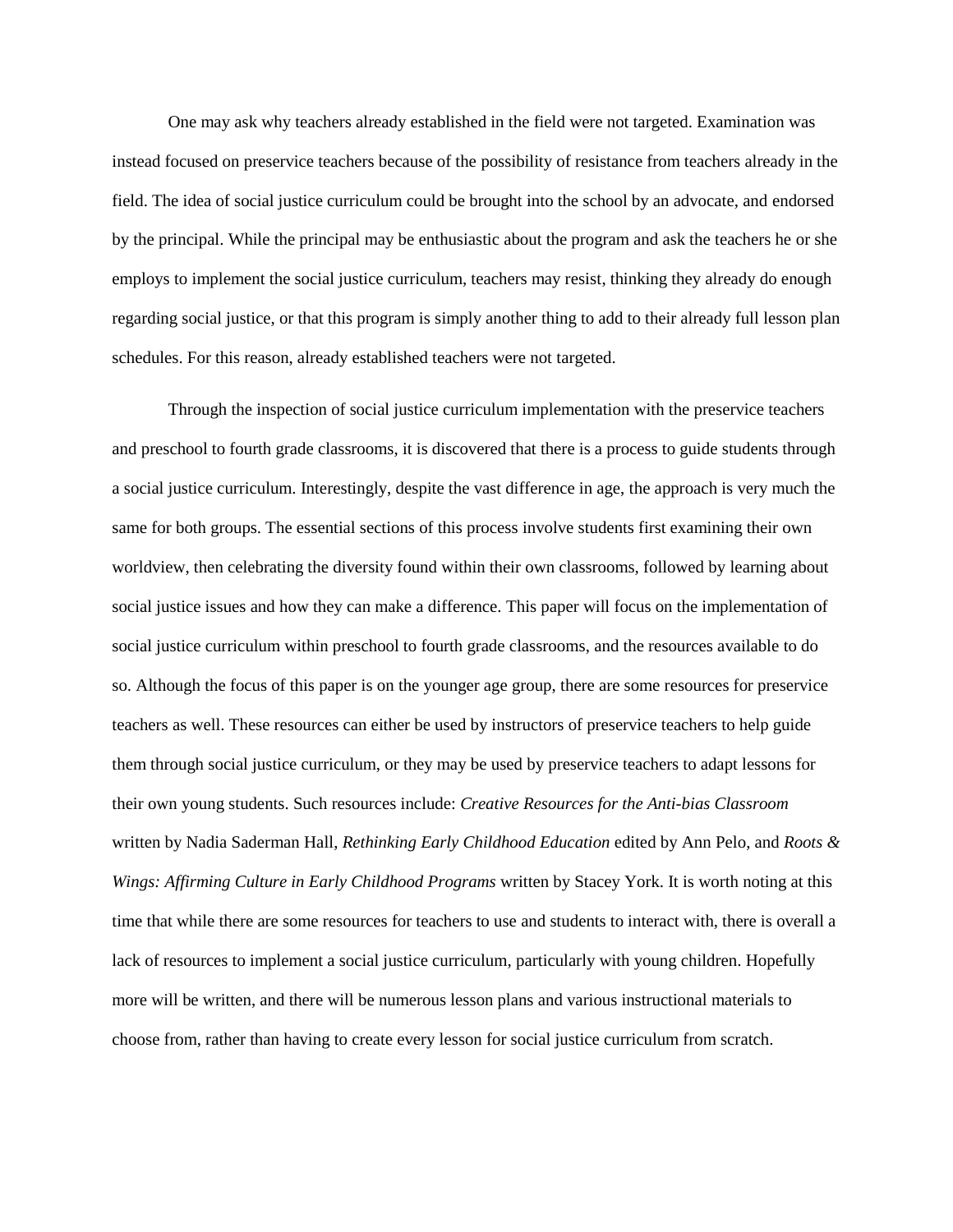As students progress through the social justice curriculum design model, they first create a knowledge of self, learning about who they are and where they come from. This is key because as students learn about themselves, they develop self-awareness and dignity about who they are (Picower, 2012). Books to develop a student's worldview include: *We All Sing with the Same Voice* written by J. Philip Miller and Sheppard M. Greene, illustrated by Paul Meisel, *Let's Talk About Race* written by Julius Lester, illustrated by Karen Barbour, and *Is There Really a Human Race?* written by Jamie Lee Curtis, illustrated by Laura Cornell. The first two selections send the message that everyone is fundamentally the same, with *Let's Talk About Race* also discussing others' bias and opinions, which can certainly factor into someone's worldview. The third selection demonstrates that we are stronger when we work together. All three selections talk about race, which is imperative as ethnic identity plays a large role in the formation of a person's worldview. By using these texts, students can begin to understand themselves, as well as what makes them unique, all while celebrating their self-worth.

Having gained a more comprehensive and positive knowledge of themselves, students then share with their peers about their own cultural background. As they move through step two of the social justice curriculum design model, they begin to develop empathy, celebrate diversity, and break down stereotypes about peers' identities (Picower, 2012). Suggested texts to foster a celebration of diversity in a preschool to fourth grade classroom include: *All Kinds of Friends, Even Green!* written and photographed by Ellen B. Senisi, *The Sissy Duckling* written by Harvey Fierstein, illustrated by Henry Cole, and *You Can Call Me Willy: A Story for Children About AIDS* written by Joan C. Verniero, illustrated by Verdon Flory. These stories help to celebrate the diversity within the human race, including those that may have a disability or disease, or someone who does not conform to traditional gender roles. The books previously mentioned regarding race may also be used here to further celebrate diversity in the classroom. Through the books suggested for elements one and two of the social justice curriculum design model, each individual's worldview is explored and respect for diversity is cultivated.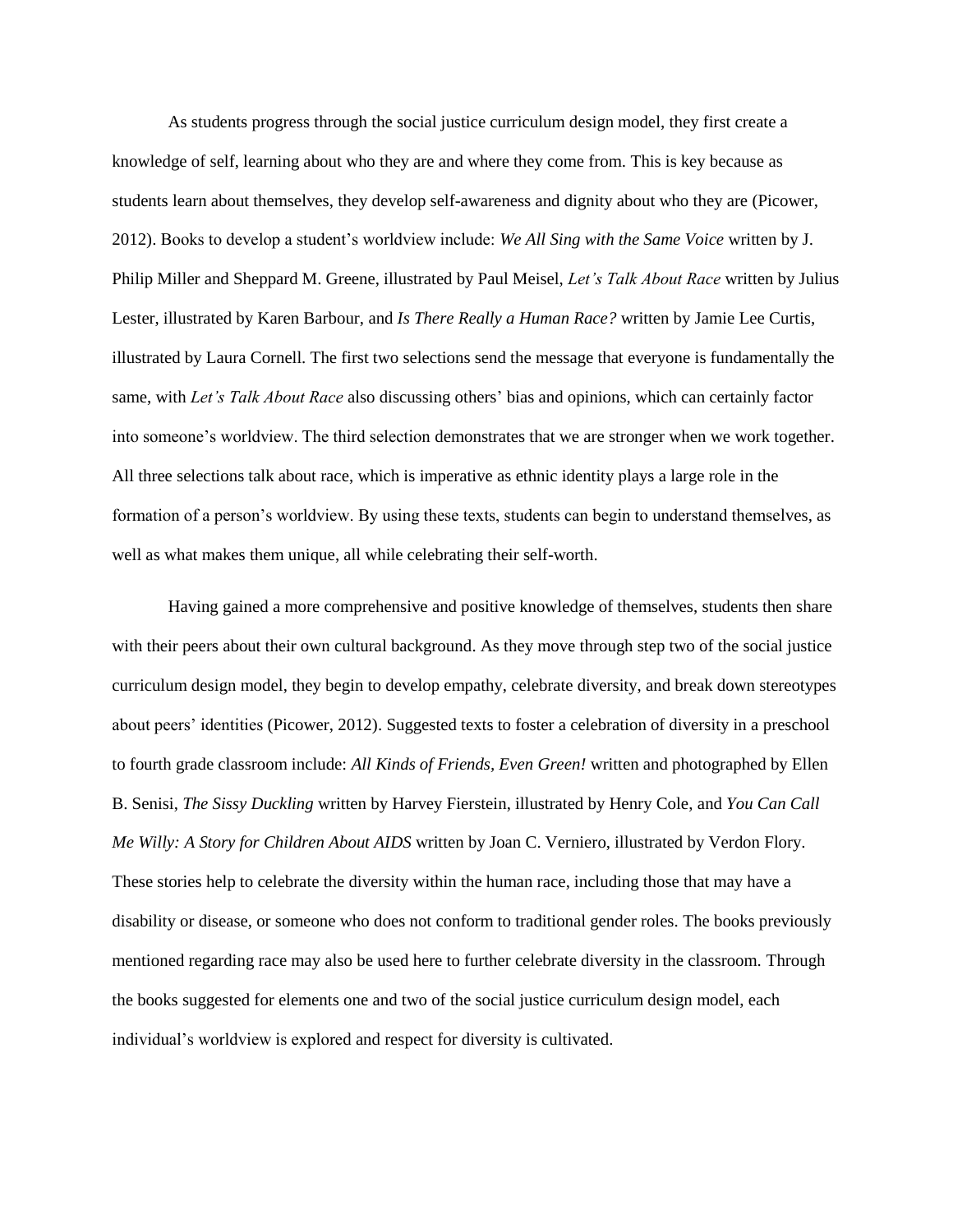Steps three and four in the social justice curriculum design model emphasize, respectively, education through the discussion of social injustice and the movements and social change that have happened as a reaction to injustice. Element three demonstrates to students the negative impact on various groups when diversity is not embraced. This impact comes in the forms of racism, classism, sexism, homophobia, and religious intolerance (Picower, 2012). Powerful ways to show this impact could be through reading and discussing one of these selections: *Baseball Saved Us* written by Ken Mochizuki, illustrated by Dom Lee, *Ruby's Wish* written by Shirin Yim Bridges, or *And Tango Makes Three* written by Justin Richardson and Peter Parnell, illustrated by Henry Cole. Each selection, respectively, discusses: racism experienced by Japanese Americans, sexism experienced by a Chinese girl who wished to pursue higher education, and homophobia experienced by a penguin with two fathers. By examining the impact of diversity, links are made between historical oppression and current conditions of people today.

Element four explores movements and social change, and students are taught about movements addressing social justice issues. These may include environmentalism, the civil rights movement, or the women's suffrage movement (Picower, 2012). In navigating these topics, the message that everyone can make a difference is highlighted. Books such as *The Adventures of a Plastic Bottle: A Story About Recycling* written by Alison Inches, illustrated by Pete Whitehead, *Brothers in Hope: The Story of the Lost Boys of Sudan* written by Mary Williams, illustrated by R. Gregory Christie, or *Susan B. Anthony: Fighter for Women's Rights* written by Deborah Hopkinson, illustrated by Amy Bates can all add something to the discussion. A book about recycling can highlight the importance of individuals recycling to keep the earth clean, or how the human race has damaged the environment. A picture book about the refugees of Sudan introduces students to the sometimes negative social change caused by war, as well as the importance of the kindness of one person, and how it can make a difference in the lives of others. The importance of one person's actions are again highlighted in the Susan B. Anthony book as she took action for the causes of women's suffrage and the abolition of slavery. In order for students to engage with the final two phases of the social justice curriculum design model, it is crucial that students understand that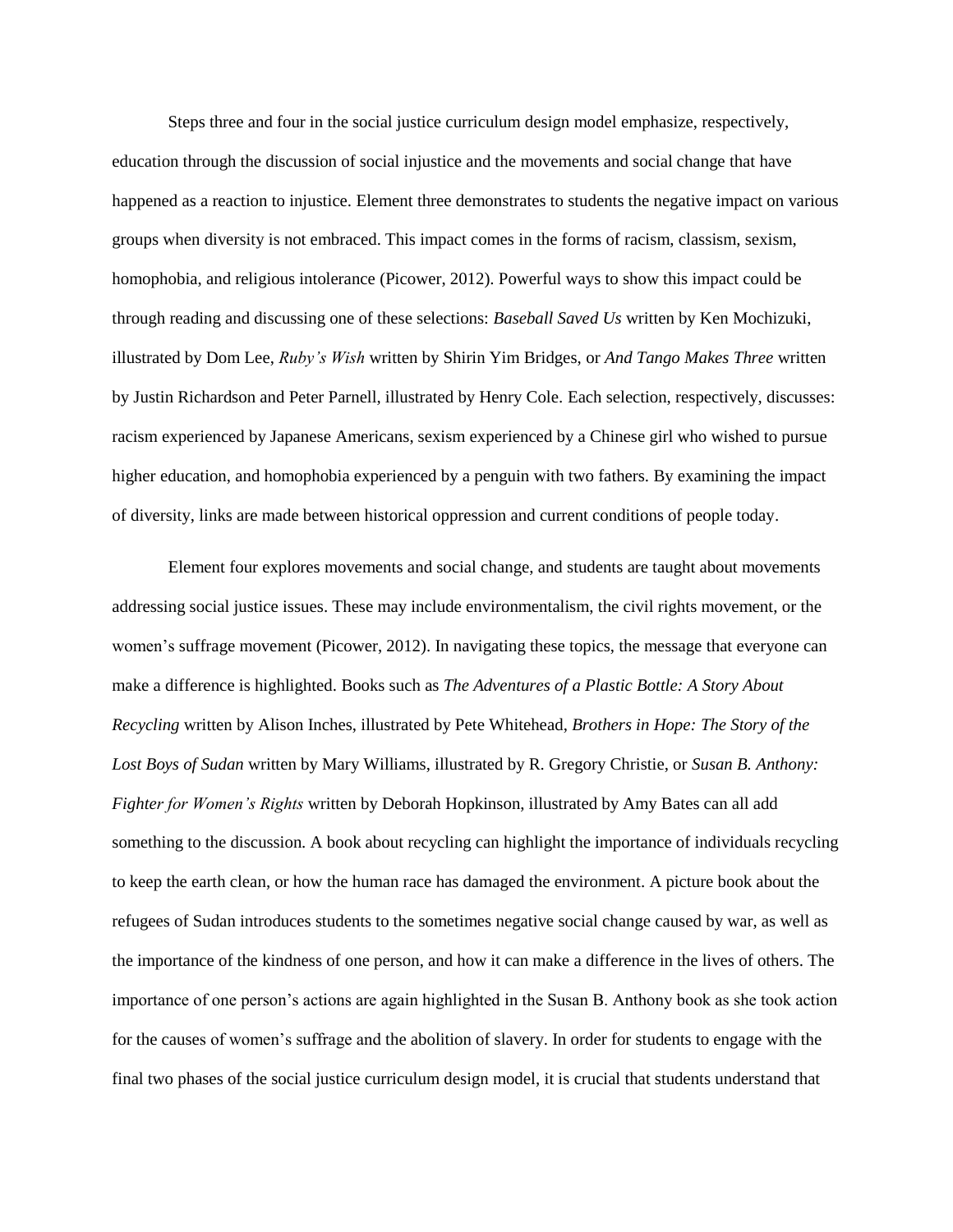everyone can make a difference, and that they make the connection that they can be the person who makes a difference.

As students learn about an array of social injustices, and become educated on the reactionary movements to these injustices, they themselves may wish to raise awareness for an issue they feel passionately about (Picower, 2012). Educating others by raising awareness functions as the fifth element of the social justice curriculum design model and is a pre-cursor for the sixth element, action. Raising awareness is taking a type of action, however it does not replace or complete the process of taking action. As the ultimate inspiration for raising awareness about an issue, students and teachers can look to the book *Dr. Martin Luther King Jr.'s I Have a Dream Speech in Translation: What It Really Means* written by Leslie J. Holland. This iconic speech helped to bring the issue of civil rights to a head, and may provide motivation for students as they advocate for their own chosen issue.

Building on element five, raising awareness, students may choose to take social action if they are truly impassioned. It is the teacher's job to help provide them with opportunities to take action. It may be beneficial for students to attempt to tackle an issue within their own community. Students can start and sign petitions, link with like-minded local grassroots organizations, or speak at public meetings about changing the status quo (Picower, 2012). An excellent guide for students and teachers through the often complicated process of taking action is *The Kid's Guide to Social Action: How to solve the social problems you choose-and turn creative thinking into positive action* written by Barbara A. Lewis, which details how to write officials among other activist activities.

Students move through the six elements of the social justice curriculum design model, developing their worldview and respect for others, examining issues of social injustice, examining movements and social change, raising awareness, and taking social action, and along the way students cultivate empathy, self-awareness, critical thinking, and creative problem solving. They acquire self-awareness as they seek to understand their own worldview, and empathy as they seek to understand the worldview and struggles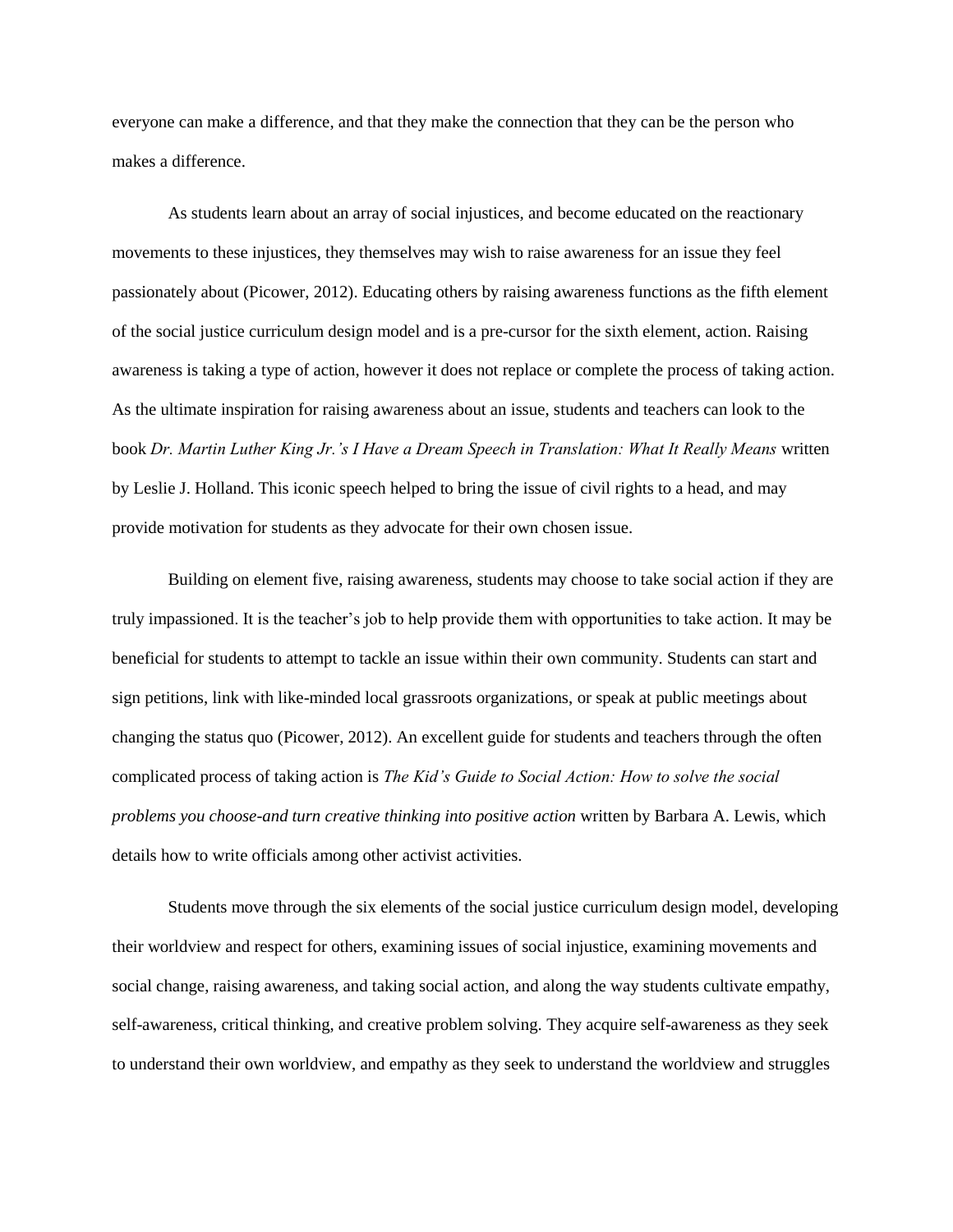of others. They develop critical thinking and creative problem solving skills as they reason through why issues of injustice are occurring and what can be done to stop them.

After engaging in a social justice curriculum, what should students be able to do? Students should be able to give examples of social justice issues, and identify concepts of fairness within those issues, thereby displaying empathy. Students should also have cultivated the ability to reflect on their own biases, and consequently identify who benefits in a situation, demonstrating self-awareness. With proper instruction, students should be able to develop solutions to injustices, recognizing as they develop these solutions whose voice is or is not heard. This involves both critical thought and creative problem solving. Finally, students should be able to advocate for justice and explain how things could be better, demonstrating empathy and problem solving creatively (Patrick, 2011).

Although this model presents many positive student benefits, benefits teachers' most likely attempt to cultivate anyway, there may be pushback from parents, administrators, or even students about the content being taught. These individuals who rail against social justice curriculum may view social justice education as an agenda, a waste of time, a threat to the parents' livelihoods, or overly burdensome on young children. This curriculum may be viewed as a political agenda by the political party a teacher supports, or the teacher's superiors may worry that not enough time is being spent on reading, writing, and arithmetic. Social justice curriculum is not meant as a political agenda; it is meant to make learners aware of their local and global surroundings, and to create a brighter tomorrow with less problems. Additionally, time does not need to be detracted from normal instruction. Instead, it can be an in class examination of the distribution of resources in a math problem, or a carefully selected read aloud picture book. Social justice curriculum may understandably be viewed as a threat to parents' livelihoods, for example when a teacher is advocating for renewable energy resources and a parent's occupation pertains to the coal industry. There is opportunity in this conflict to discuss the issue at hand and strive towards a workable solution, rather than get defensive. Finally, parents worry about their children's ability to handle these difficult topics. The following quote speaks particularly well to this concern.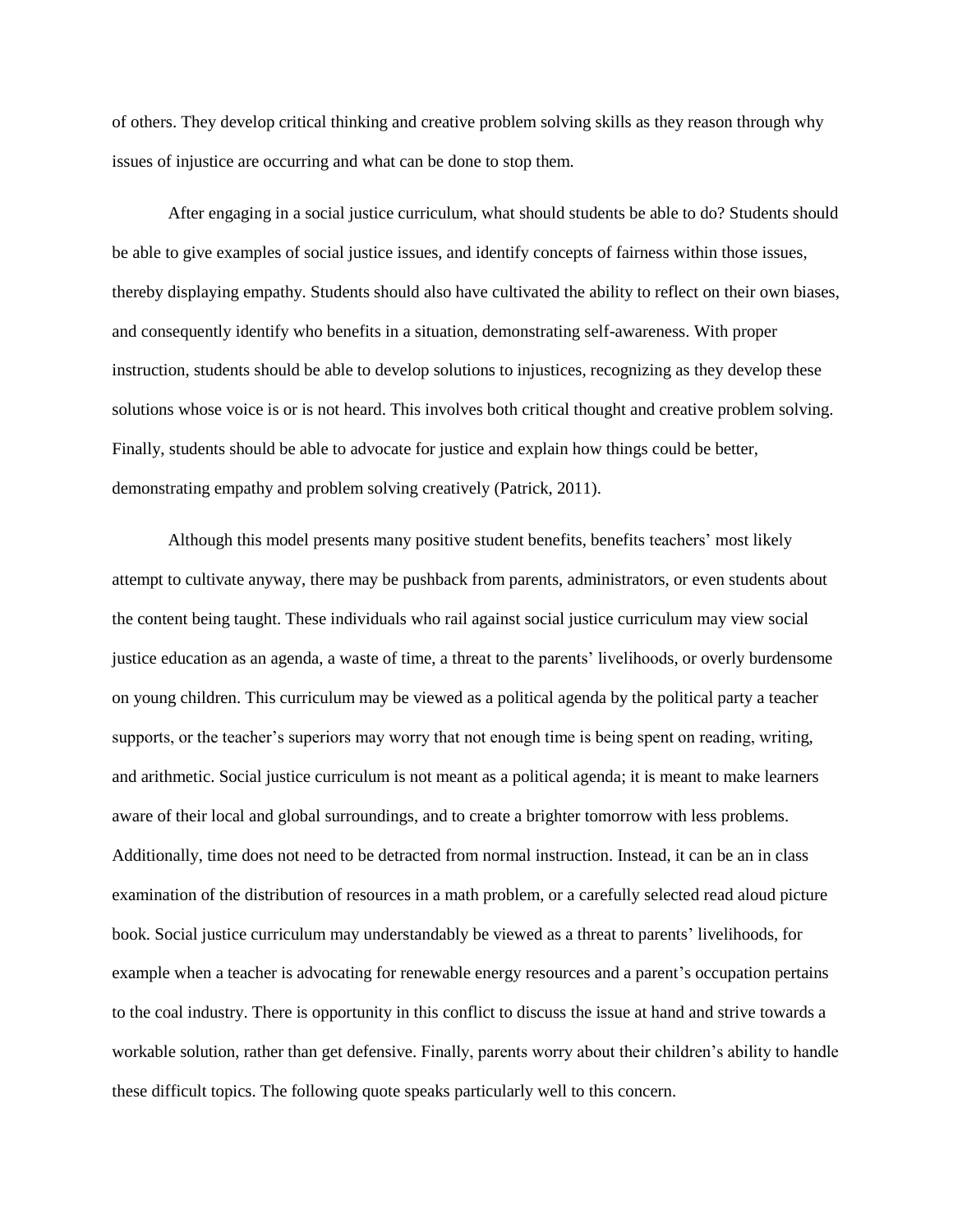Sometimes, adults may fear that raising social justice topics, particularly with early primary students, may only worry and not inform children. But children do not live in isolation from the world, and teachers play an important role in providing appropriate context to enhance children's understanding of the world in which they live. (Ministry of Education British Columbia, 2013, p. 21)

Raising social justice topics with college students is an equally worthwhile endeavor, and Duquesne University, a Catholic Spiritan School, makes a point of addressing social justice education within its student body. Taking a social justice course is a requirement for all students at the university, and is therefore built into the Early Childhood Education program, which certifies its students to teach preschool to fourth grade. This built in social justice course is focused on issues pertinent to their future classrooms, such as issues of sexuality and gender or food insecurity. In attempts to align with our Spiritan roots, social justice courses are often coupled with service learning. By putting in extra time, often outside of class, service learning is meant to solidify in class concepts through service and advocacy. Outside of mandated social justice courses, many seminars are offered annually on religious tolerance, race, and other social justice issues. There is occasional resistance from students, who deny such issues exist in the world, or are hesitant to participate in the class or any form of advocacy.

In conclusion, there are several major findings regarding the execution of and impact of the social justice curriculum design model. While the preservice teacher can be expected to at least touch on social justice curriculum during their time at university, there is no guarantee that social justice curriculum will reach the preschool to fourth grade age group. While there is not currently a set way of executing social justice curriculum for this young age group, the social justice curriculum design model is proposed as somewhat of a "formula" to social justice education and consequently remedying social injustices. Students, whether preservice teachers or elementary age students, must follow the formula of first examining their own worldview, learning to respect diversity, and then talking about and tackling issues of social injustice. Through the examination of social justice issues, empathy, self-awareness, critical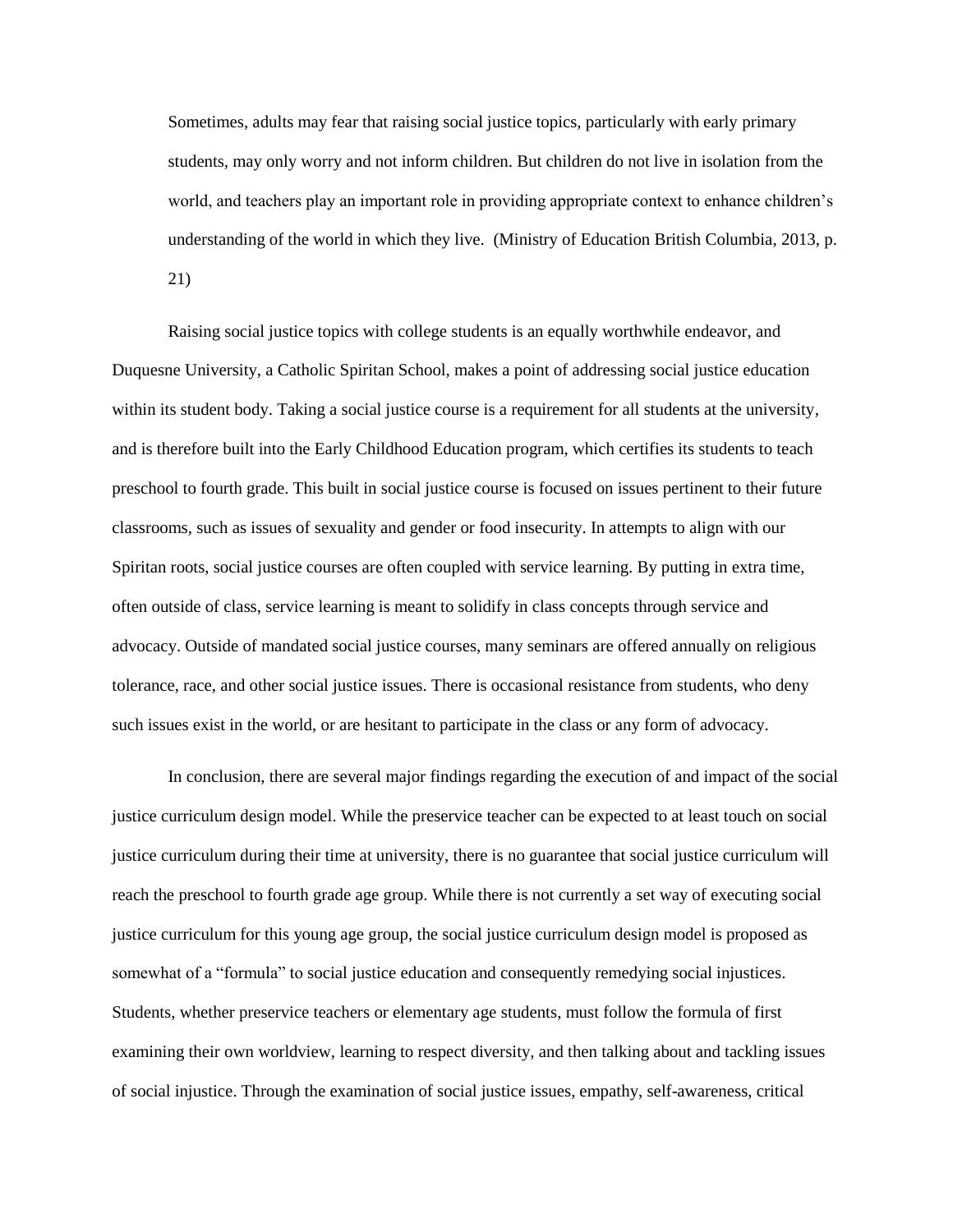thinking, and creative problem solving skills can be cultivated. These skills can help in other areas of study. On a larger scale, if we develop empathetic, self-aware, critically thinking, creative problem solving children, we will have empathetic, self-aware, critically thinking, creative problem solving adults. Social change has a better chance of actually happening because of these empowered individuals, and theoretically, teacher training will not be needed in the future because many children will have been educated about and sensitive to issues of injustice. Hopefully, as time goes on, more books and curriculums will be written for the preschool to fourth grade age group, particularly by minority authors. With a wider availability of curriculum, perhaps more will be done to educate the demographics of preservice teachers and preschool to fourth graders about social justice issues.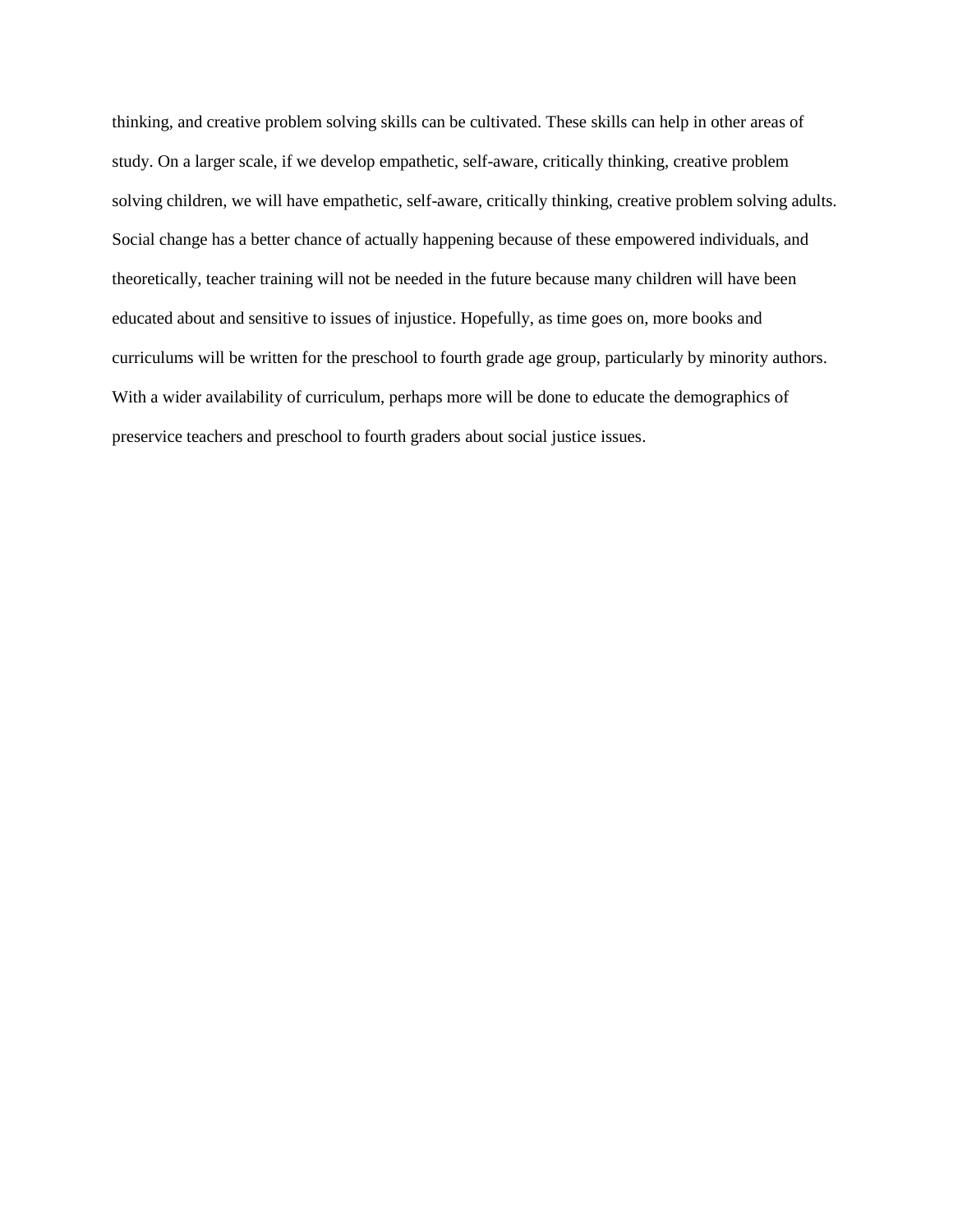#### **References**

- Jasmine Patrick. (2011, April 28). ABCs, 123s, and Social Justice. [Web log comment] Retrieved fro[m https://justusseekingjustice.wordpress.com/2011/04/28/abcs-123s-and](https://justusseekingjustice.wordpress.com/2011/04/28/abcs-123s-and-)social-justice
- Ministry of Education British Columbia. (2013, November 27). *Making Space: Teaching for Diversity and Social Justice throughout the K-12 Curriculum: Kindergarten to Grade 3*. Retrived from [https://www.bced.gov.bc.ca/irp/program\\_delivery/making\\_space/](https://www.bced.gov.bc.ca/irp/program_delivery/making_space/) mkg\_spc\_k3.pdf
- Picower, B. (2012). Using their words: Six elements of social justice curriculum design for the elementary classroom. *International Journal of Multicultural Education.* Vol. 14 (1).
- Watson, S. D., & Pew Center on the, S. (2010). The Right Policy at the Right Time: The Pew Pre-Kindergarten Campaign. *Pew Center On The States*.

Special thanks to my advisor, Dr. Patricia A. Sheahan of Duquesne University, for her enthusiasm and guidance, as well as to Duquesne University's Maureen P. Sullivan Curriculum Collection for its excellent resources and inspiration. Thank you also to Duquesne University's Honors College and Duquesne University's Gumberg Library, who made this opportunity possible; as well as the Reference Desk Librarians at Gumberg Library, who helped perfect my paper and guide me through this process.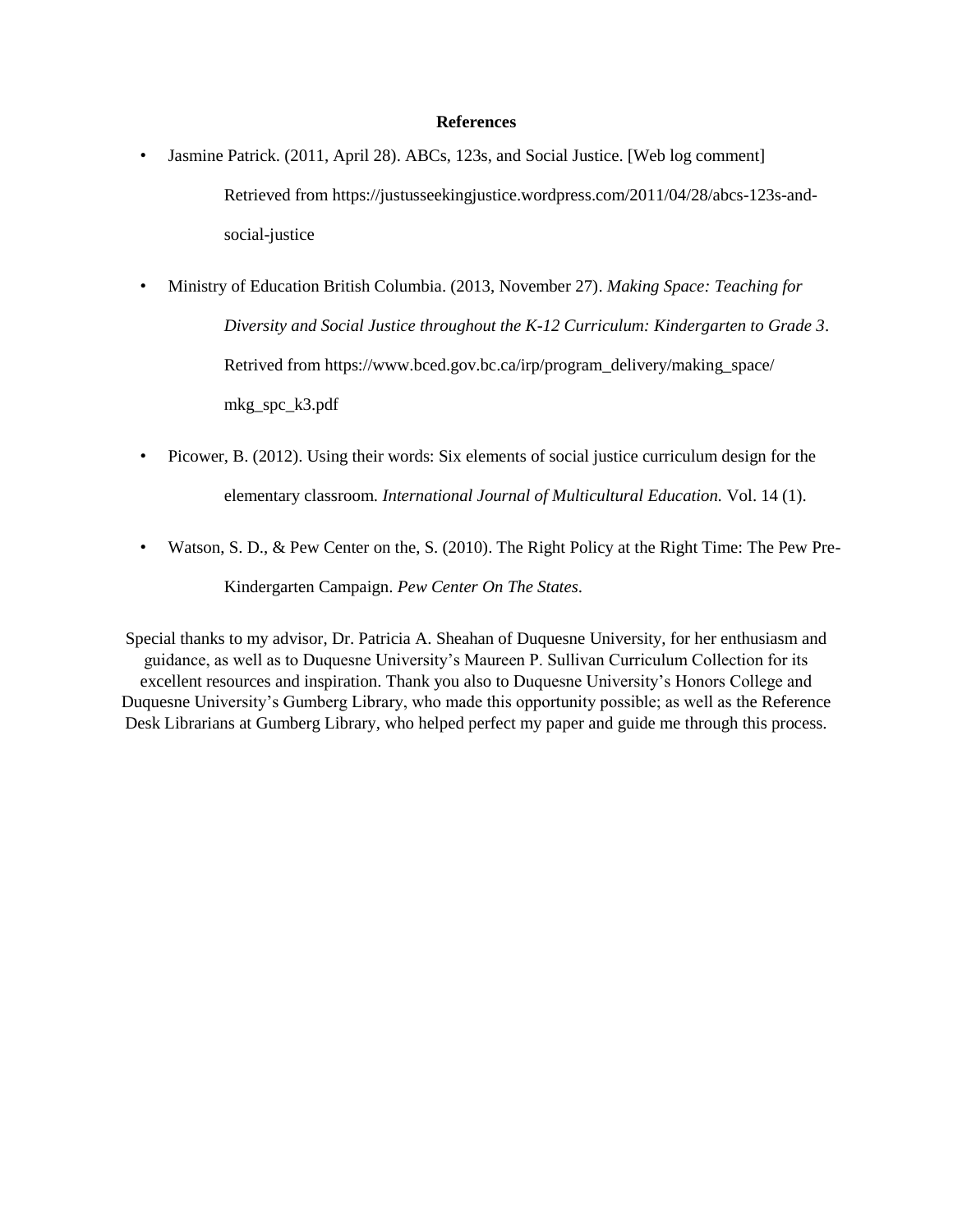#### **Works Consulted**

- Bridges, S. Y. (2004). *Ruby's Wish.* New York: Scholastic.
- Curtis, J. L., & Cornell, L. (2006). *Is There Really a Human Race?.* New York, NY: Joanna Cotler Books.
- Fierstein, H., & Cole, H. (2005). *The Sissy Duckling.* New York: Aladdin Paperbacks.
- Gallavan, N. P., & Ramirez, M. G. (2005). "The Lunch Date": A Video for Developing Cultural Self-Awareness. *Multicultural Perspectives*, *7*(2), 33-39.
- Hall, N. S., (1999). *Creative Resources for the Anti-bias Classroom.* Albany, N.Y.: Delmar Publishers.
- Holland, Leslie J. (2009). *Dr. Martin Luther King Jr.'s I Have a Dream Speech in Translation: What It Really.* Mankato, MN: Capstone Press.
- Hopkinson, D., & Bates, A. (2005). *Susan B. Anthony: Fighter for Women's Rights.* New York: Aladdin.
- Inches, A., & Whitehead, P. (2009). *The Adventures of a Plastic Bottle: A Story About Recycling.*  New York: Little Simon.
- Lester, J., & Barbour, K. (2005). *Let's Talk About Race.* New York: HarperCollinsPublishers.
- Lewis, B. A. (1998). *The Kid's Guide to Social Action: How to solve the social problems you choose-and turn creative thinking into positive action.* Minneapolis: Free Spirit Pub.
- Miller, J. P., Greene, S. M., & Meisel, P. (2001). *We All Sing with the Same Voice.* New York, NY: HarperCollins.
- Mochizuki, K., & Lee, D. (1993). *Baseball Saved Us.* New York: Lee & Low.